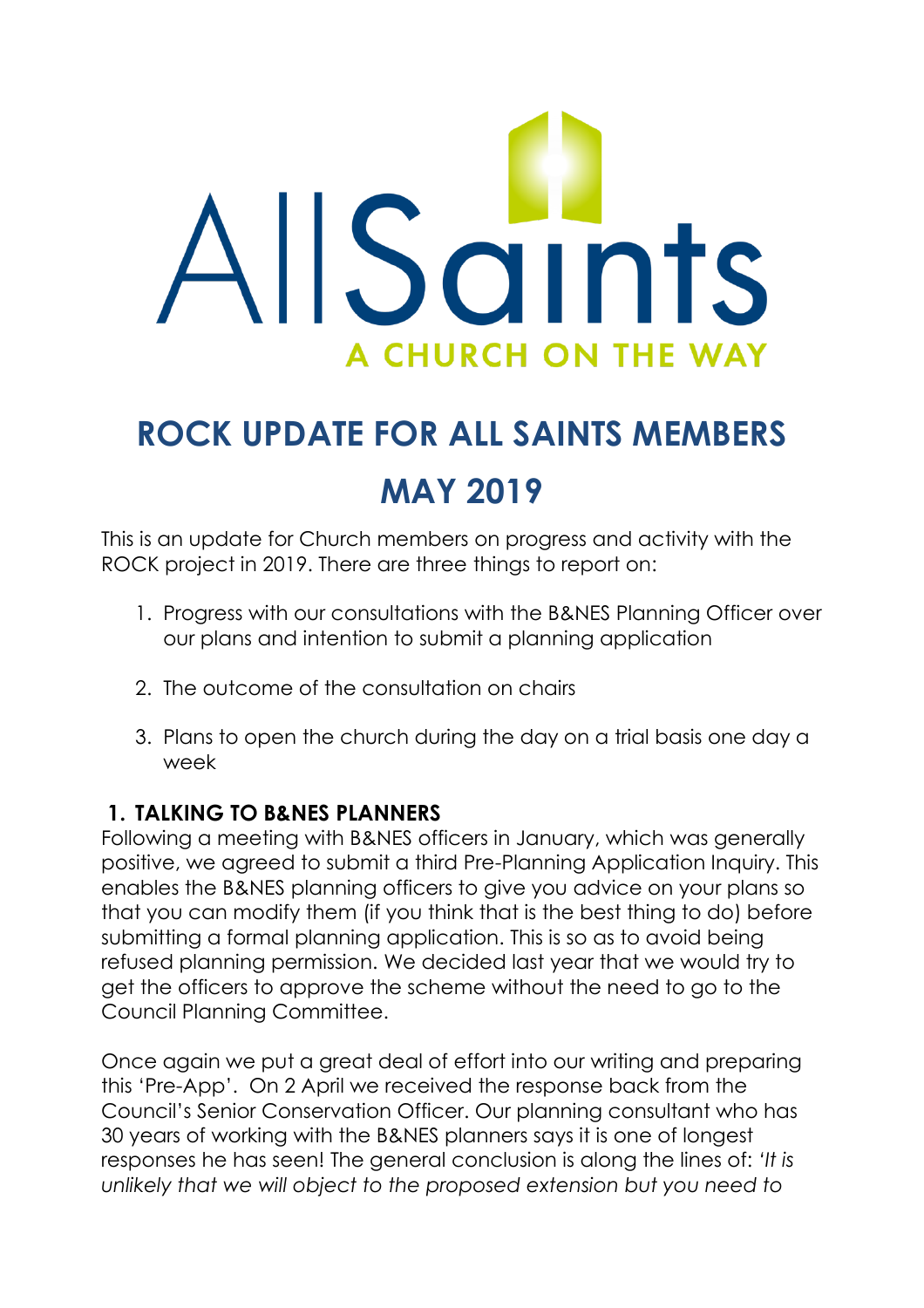*make a few more changes to your landscape proposals and you also need to supply more information'.* This is both encouraging as well as frustrating (because we have already supplied an enormous amount of information) but we will do our best to comply with the requests for more information. In particular the officers have said we should:

- Conduct an exploratory archaeological investigation around the area where the extension will go, so as to find out the likely extent of human remains and other significant archaeological items
- Conduct further bat survey work
- Do further work to show the extent of the visual changes to the landscape of the introduction of the extension
- Secure the agreement from the owners of the strip of land on the other side of the far end of the car park to our proposed extension of car park; the owners are the owners of the sheltered housing between the High St and Lynfield Park i.e. The Guinness Partnership
- Strengthen the arguments for the community benefits of the scheme
- Produce a long-term landscape strategy for the churchyard (slightly difficult as it is managed by the Council!)
- Produce a detailed lighting plan which is makes sense ecologically

This is obviously not an afternoon's work! Where we can do the requested work ourselves, we will; but clearly some things will need to be commissioned from our consultants.

These consultations only relate to the extension and the landscape because the Council does not have a say over any internal changes to the church or indeed over any relocations of the memorials in the churchyard. These come within the jurisdiction of the Diocese. We have held back on detailed consultations with the Diocese but given what they have said to us before, we expect them to be somewhat easier to deal with than the local authority planners.

# **2. CHAIR CONSULTATION**

Thank you to everyone who took the time and trouble to reply to the chair survey earlier this year. We received a total of 132 responses. The respondents covered nearly all ages, but older members replied in greater numbers than younger ones – perhaps comfort is of less concern to the young!

We chose only two criteria for this exercise – style and comfort. However, as noted by some, there are many other things to take into account before we make a final selection. We will need to look at cost (versus life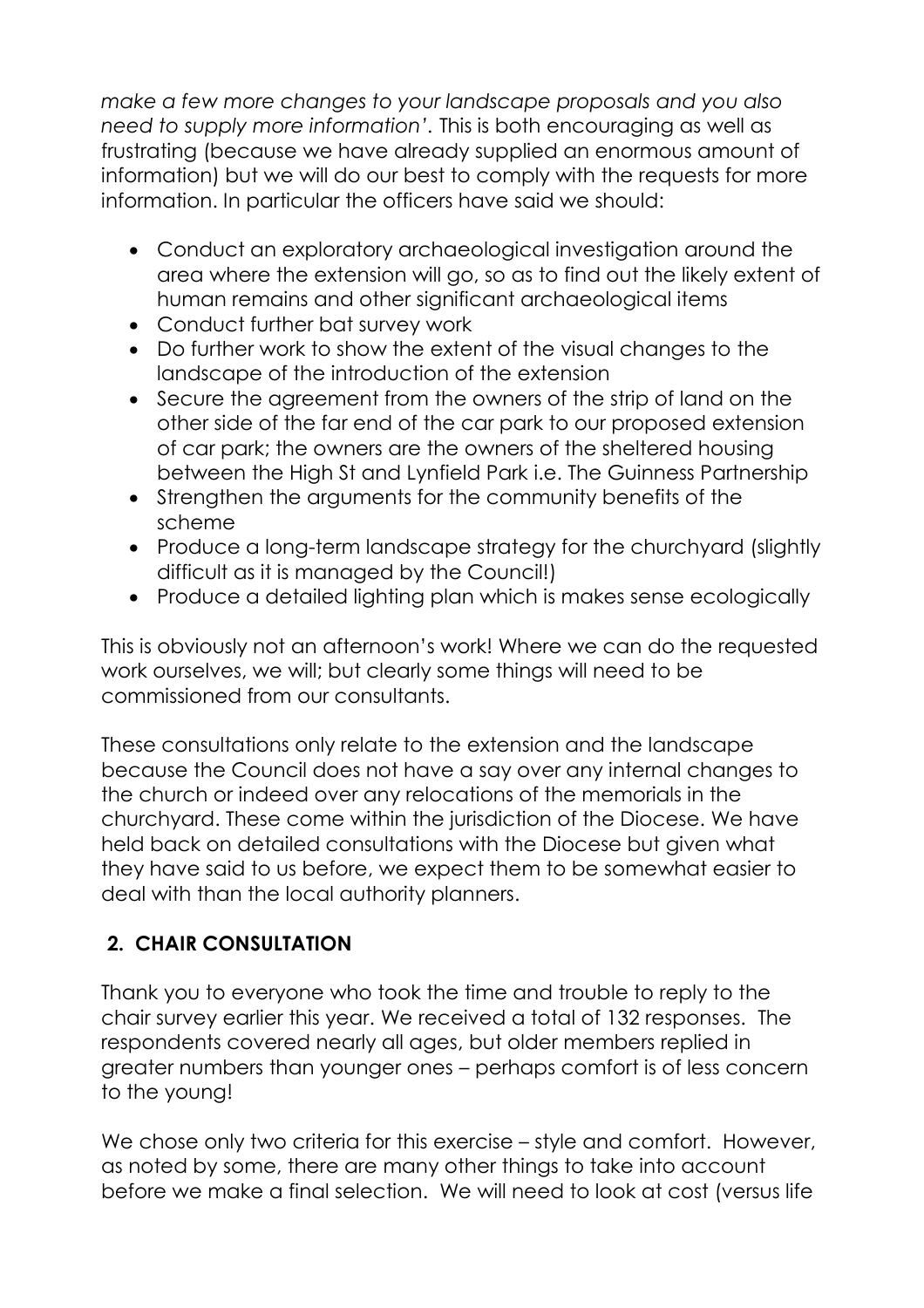expectancy), our budget, ease and efficiency of stackability, weight and stability when joined together. In addition any choice we make will have to be agreed to by the Diocese. We are only at the start of making what will be a very important decision for all of us.

#### **What have we learnt?**

- 1. Everyone has a different view of what makes a chair stylish and comfortable! All the 14 chairs shown in church had some who liked them.
- 2. Some chairs will need arms to help those who are not as agile as they were.
- 3. Chairs with padding/upholstery are preferred to those without.
- 4. Lots of people enjoyed talking about this very important issue of the ROCK plans – it was something tangible.

#### **What next?**

- 1. We will continue to look for all chairs that we might consider this survey did not cover every chair on the market for Churches.
- 2. We will look at, listen to feedback from, and possibly visit other Churches who have chairs.
- 3. We will be glad to hear from you as you travel around and visit other places.
- 4. Please do talk to/email any member of the ROCK team, send us photos, and rate how your 'sitting' experience was elsewhere.

## **3. OPENING THE CHURCH ON A TRIAL BASIS**

It has always been part of the ROCK vision that the Church should be much more available and accessible. A very simple and obvious way of doing this is to have the church open, even when there is nothing actually happening in church, like a service or an event. Given the very high numbers of people who crisscross the churchyard everyday, we think the number of people who would like to come into the church would be quite high.

Of course you do not need a transformed church to open it on a regular basis. However, you do need to think about the security of having an